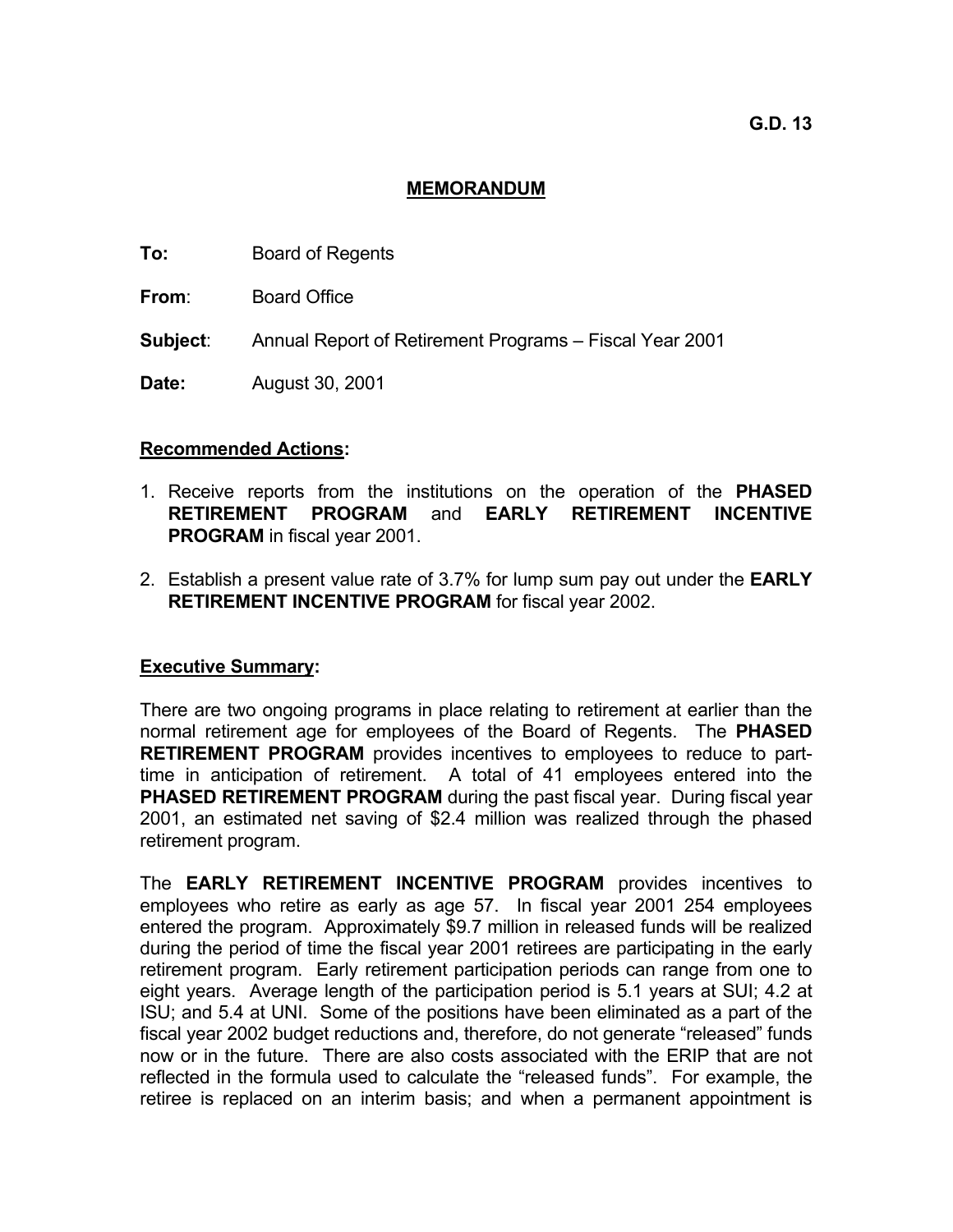made, it is at a salary as high or higher than the retiree. The formula does not take into account expenditures such as increases in costs of health and dental insurance in future years; recruitment costs and start up costs for staff in specialized areas such as the sciences.

In addition to employees leaving the institutions through the early retirement program, 160 faculty and staff left via regular retirement.

Upon recommendations by the institutions and the Board Office in July 2001, the Board approved the continuation of the **PHASED RETIREMENT PROGRAM** for a five-year period beginning July 1, 2002.

Also at its July 2001 meeting, the Board approved discontinuation of the **EARLY RETIREMENT INCENTIVE PROGRAM** (ERIP) upon its expiration on June 30, 2002. The Board also authorized each institutional head to exercise discretion as to whether faculty and staff who are qualified for participation in the ERIP on June 30, 2002, may have two years after expiration of the program to request participation.

Also as a part of the Board's action in July, the institutions and the Board Office will collaborate and develop a set of principles to guide the Regent institutions in the development of future early retirement programs. These principles will be presented to the Board in November. If any one or all of the institutions wish to institute a new early retirement program based upon the principles approved by the Board in November, such program(s) are to be presented to the Board for approval not later than February 2002.

As a part of this annual governance report, the age distribution of faculty and staff is reported by the institutions. Currently, 28% of faculty; 11% of P&S staff; and 16% of merit staff are age 55 or older.

# **Background:**

The Board first approved the **PHASED RETIREMENT** program for university faculty and professional and scientific employees in 1982 and later extended the program to merit system employees. The program is described in Attachment A.

The following table shows the financial impact of the program at the universities during the past five years. No staff at the Iowa School for the Deaf and the Iowa Braille and Sight Saving School have elected to participate in the program during this time.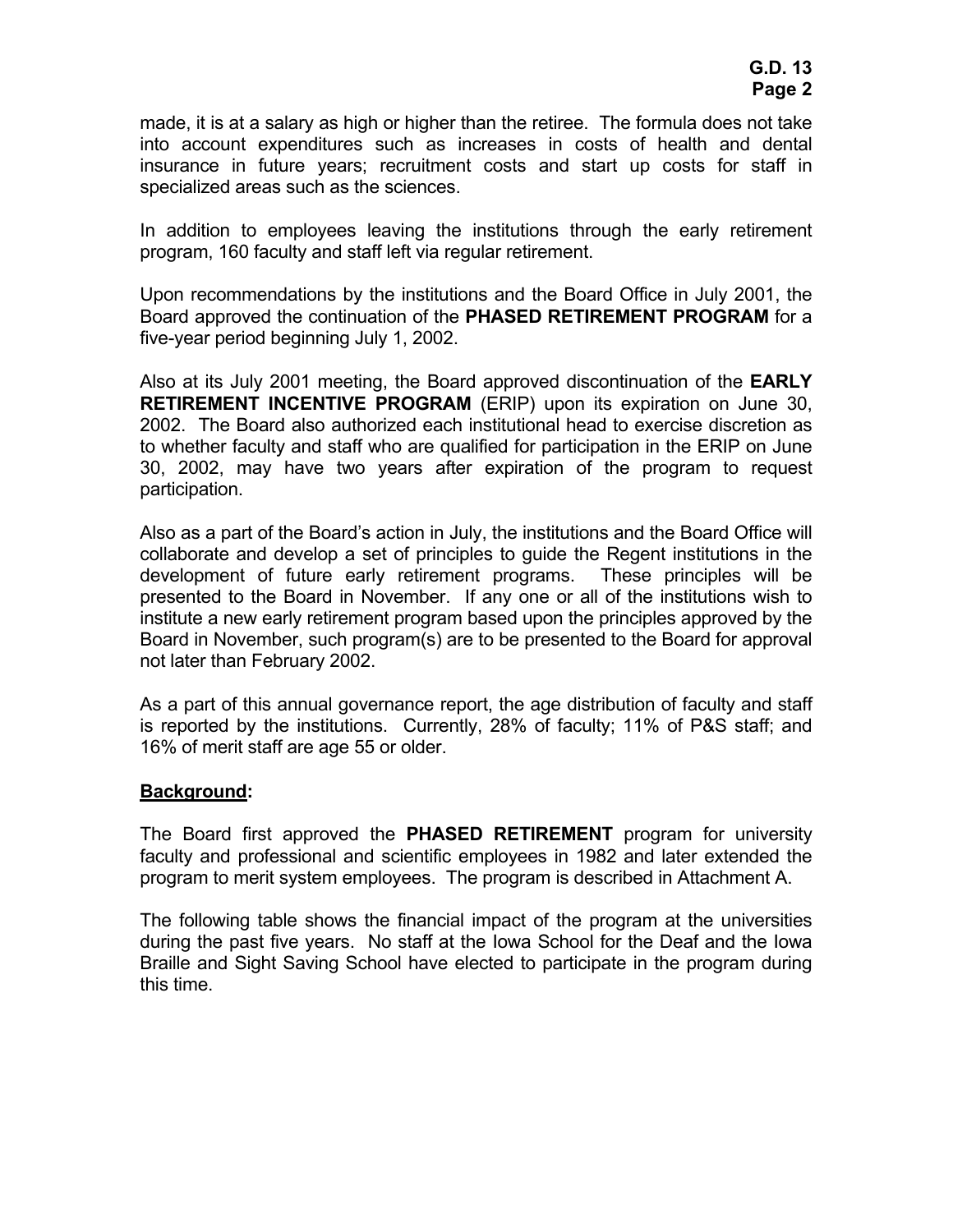**G.D. 13 Page 3** 

|               | University of Iowa   |                          | <b>Iowa State University</b> |                          | University of Northern<br>Iowa |                          | <b>Regent Totals</b> |                   |
|---------------|----------------------|--------------------------|------------------------------|--------------------------|--------------------------------|--------------------------|----------------------|-------------------|
|               | Incentive<br>Amounts | Released<br><b>Funds</b> | Incentive<br>Amounts         | Released<br><b>Funds</b> | Incentive<br>Amounts           | Released<br><b>Funds</b> | Incentive<br>Amounts | Released<br>Funds |
| 1996-97       | 444,936              | 1,106,301                | 200,108                      | 546,604                  | 68,347                         | 331,027                  | 713,391              | 1,983,932         |
| 1997-98       | 531,635              | 1,112,345                | 301,176                      | 852,383                  | 137,063                        | 474,898                  | 969,874              | 2,439,626         |
| 1998-99       | 630,364              | ,445,363                 | 377,081                      | 1,003,557                | 194,035                        | 319,060                  | .201,480             | 2,767,980         |
| 1999-00       | 762,830              | 1,677,020                | 481,647                      | 1,407,531                | 153,252                        | 262,633                  | 1,397,729            | 3,347,184         |
| 2000-01       | 884,462              | 2,036,354                | 467,294                      | 1,444,033                | 164,569                        | 285,063                  | 1,516,325            | 3,765,450         |
| <b>TOTALS</b> | 3,254,227            | ,377,383                 | 1,827,306                    | 5,254,108                | 717,266                        | ,672,681                 | 5,798,799            | 14,304,172        |

Incentive Amounts: the difference between the total compensation (salary and university fringe benefit contributions) under the **PHASED RETIREMENT** policy and the total compensation that would have been paid if the individual had reduced to the specified percentage of effort (e.g. 50 percent) without the special provisions of this policy.

Released Funds: the difference between the total compensation received under the policy and the total compensation that would have been received if the individual had remained full time.

New participants into **PHASED RETIREMENT** during fiscal year 2001 by employee category are as follows:

|                              | Faculty | <b>P&amp;S</b> | Merit | otal <sup>-</sup> |  |  |
|------------------------------|---------|----------------|-------|-------------------|--|--|
| University of Iowa           | 15      |                |       | 23                |  |  |
| <b>Iowa State University</b> | b       |                |       | 12                |  |  |
| University of Northern       | b       |                |       |                   |  |  |
| lowa                         |         |                |       |                   |  |  |
| Category Total               | 25      |                |       |                   |  |  |

New Participants Into Phased Retirement -- Fiscal Year 2001

Since its inception in 1982, 510 employees have participated in **PHASED RETIREMENT** with 133 currently active.

The number of new participants into the **PHASED RETIREMENT** program for each of the last five years is as follows:

| 45 |
|----|
| 44 |
| 48 |
| 50 |
| 41 |
|    |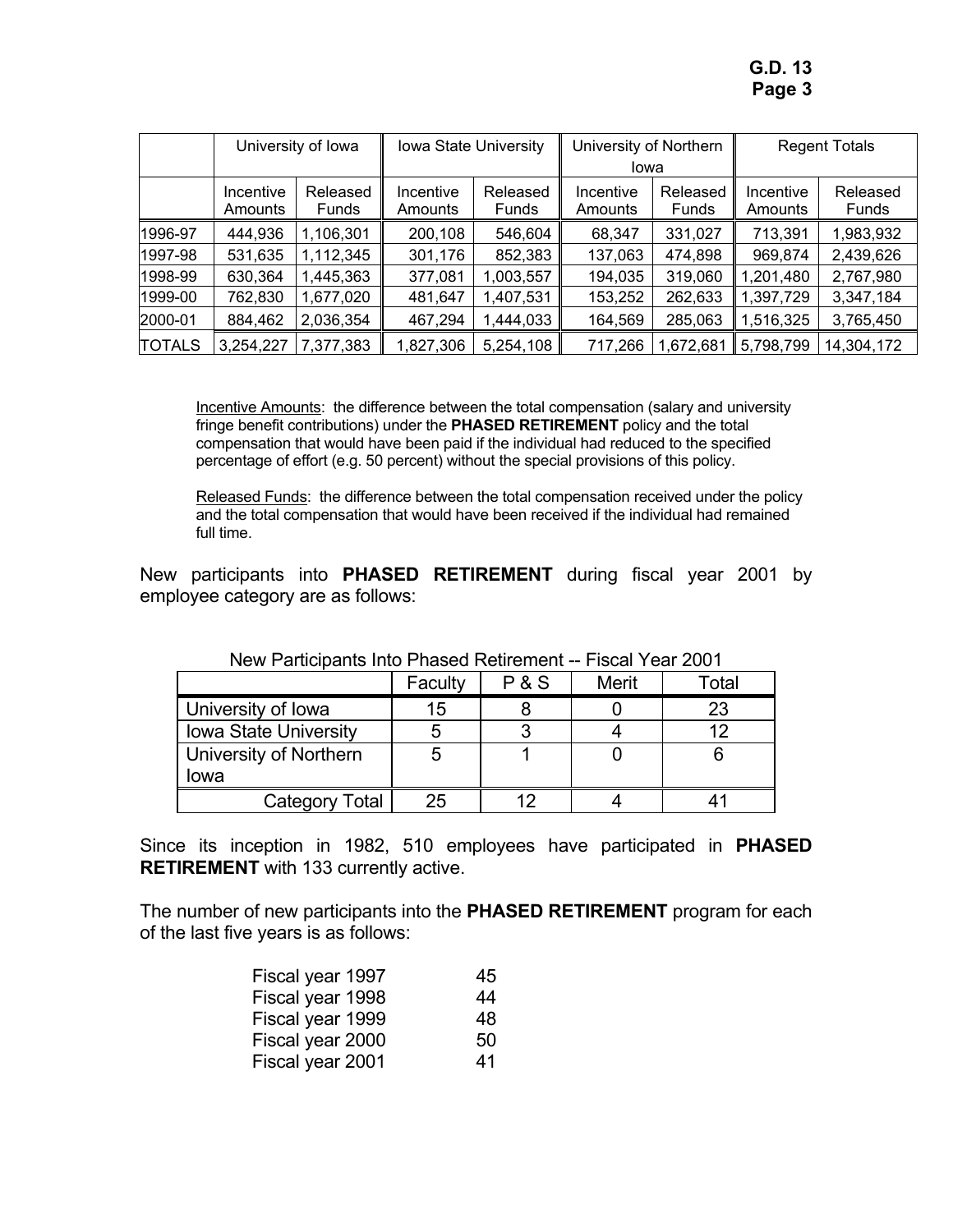Effective July 1, 1986, the Board approved an **EARLY RETIREMENT INCENTIVE PROGRAM** for faculty and professional and scientific staff in accordance with legislation enacted by the 1986 General Assembly. Employees in the Regents Merit System were approved for participation in the program in 1990. This program as originally structured expired on June 30, 1992. The Board approved a revised program in April 1992, which became effective July 1, 1992. The program has been extended by the Board through June 30, 2002, without change. The program is described in Attachment B.

Participants in the **EARLY RETIREMENT INCENTIVE PROGRAM** may accept the present value of all or part of incentives available through the program as a discounted lump sum payment. The Board approved a present value discount rate of 6.1% for fiscal year 2000, which was the average of July 1 rates earned on 90 day and one-year Treasury Bills. The current average of the rates earned on 90 day and one-year Treasury Bills is 3.7%. Therefore, the Board Office recommends a present value rate of 3.7% for fiscal year 2002.

Since the inception of the **EARLY RETIREMENT INCENTIVE PROGRAM** in 1986, 2,312 employees have chosen this retirement option. During fiscal year 2001, 254 employees entered the program.

The following table shows the future liability and estimated funds available for reallocation during the period the retirees are in the program. A retiree can be in the program from one to eight years dependent upon age.

|              | <b>Fiscal Year</b> | Future          | Estimated     |
|--------------|--------------------|-----------------|---------------|
|              | 2001               | <b>Benefit</b>  | <b>Funds</b>  |
|              | Number of          | Liability for   | Available for |
|              | Participants       | <b>Retirees</b> | Reallocation  |
| SUI          | 149                | 5,227,331       | 2,880,740     |
| <b>ISU</b>   | 83                 | 2,609,794       | 5,864,456     |
| <b>UNI</b>   | 21                 | 839,268         | 764,587       |
| <b>ISD</b>   |                    | 45,415          | 185,813       |
| <b>IBSSS</b> | 0                  |                 |               |
| TOTAL        | 254                | 8,721,808       | 9,695,596     |

The preceding table indicates that an estimated \$9.7 million would be available at the institutions during the period of time the participants continue in the program. These funds have been and will be reallocated within the institutions. It should be noted that the amount of funds released is dependent upon whether or not the institutions choose to replace the retiree.

Savings result when employees who elect early retirement are either not replaced or replaced at lower salaries. Of the 254 employees who chose early retirement in fiscal year 2001, 170 were replaced at lower salaries; 25 were not replaced; 26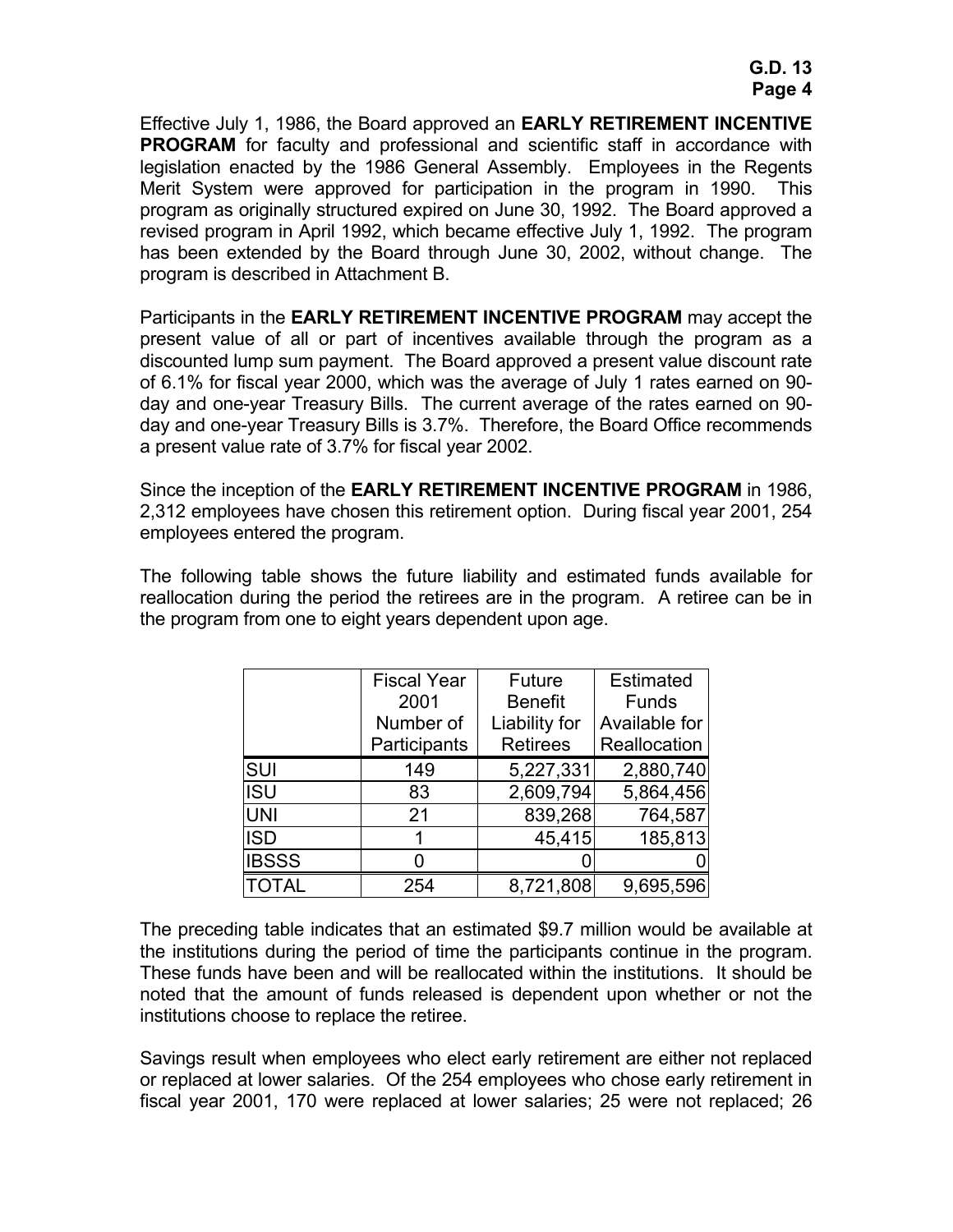were replaced at higher salaries; and 10 at the same salaries. Searches are underway to replace 23 employees.

Participation in the **EARLY RETIREMENT INCENTIVE PROGRAM** since fiscal year 1997 is as follows:

| Fiscal year 1997 | 129 |
|------------------|-----|
| Fiscal year 1998 | 146 |
| Fiscal year 1999 | 216 |
| Fiscal year 2000 | 218 |
| Fiscal year 2001 | 254 |

A breakdown of new early retirees for fiscal year 2001 is as follows:

|              | <b>SUI</b> | ISU | <b>JNI</b> | <b>ISD</b> | <b>IBSSS</b> | Total |
|--------------|------------|-----|------------|------------|--------------|-------|
| Faculty      | 16         | 25  |            |            |              | 48    |
| P&S          | 68         | 28  | b          |            |              | 101   |
| Merit        | 65         | 30  |            |            |              | 105   |
| <b>TOTAL</b> | 149        | 83  | 21         |            |              | 254   |

Early Retirees by Category -- Fiscal Year 2001

In addition to early retirements, faculty and staff left the institutions through regular retirement.

|               | Regular Retirements -- Fiscal Year ZUUT<br><b>P&amp;S</b><br>Faculty<br><b>TOTAL</b><br>Merit |    |    |     |  |
|---------------|-----------------------------------------------------------------------------------------------|----|----|-----|--|
| <b>SUI</b>    | 23                                                                                            | 20 | 42 | 85  |  |
| <b>ISU</b>    | 25                                                                                            | 13 | 25 | 63  |  |
| <b>UNI</b>    |                                                                                               | 3  |    | 12  |  |
| <b>ISD</b>    |                                                                                               |    |    |     |  |
| <b>IBSSS</b>  |                                                                                               |    |    |     |  |
| <b>TOTALS</b> | 56                                                                                            | 36 | 68 | 160 |  |

Regular Retirements -- Fiscal Year 2001

As a comparison there were 166 regular retirements in fiscal year 2000, 294 in fiscal year 1999 and 215 in fiscal year 1998.

Current age distributions of the faculty and staff at the three universities are shown below.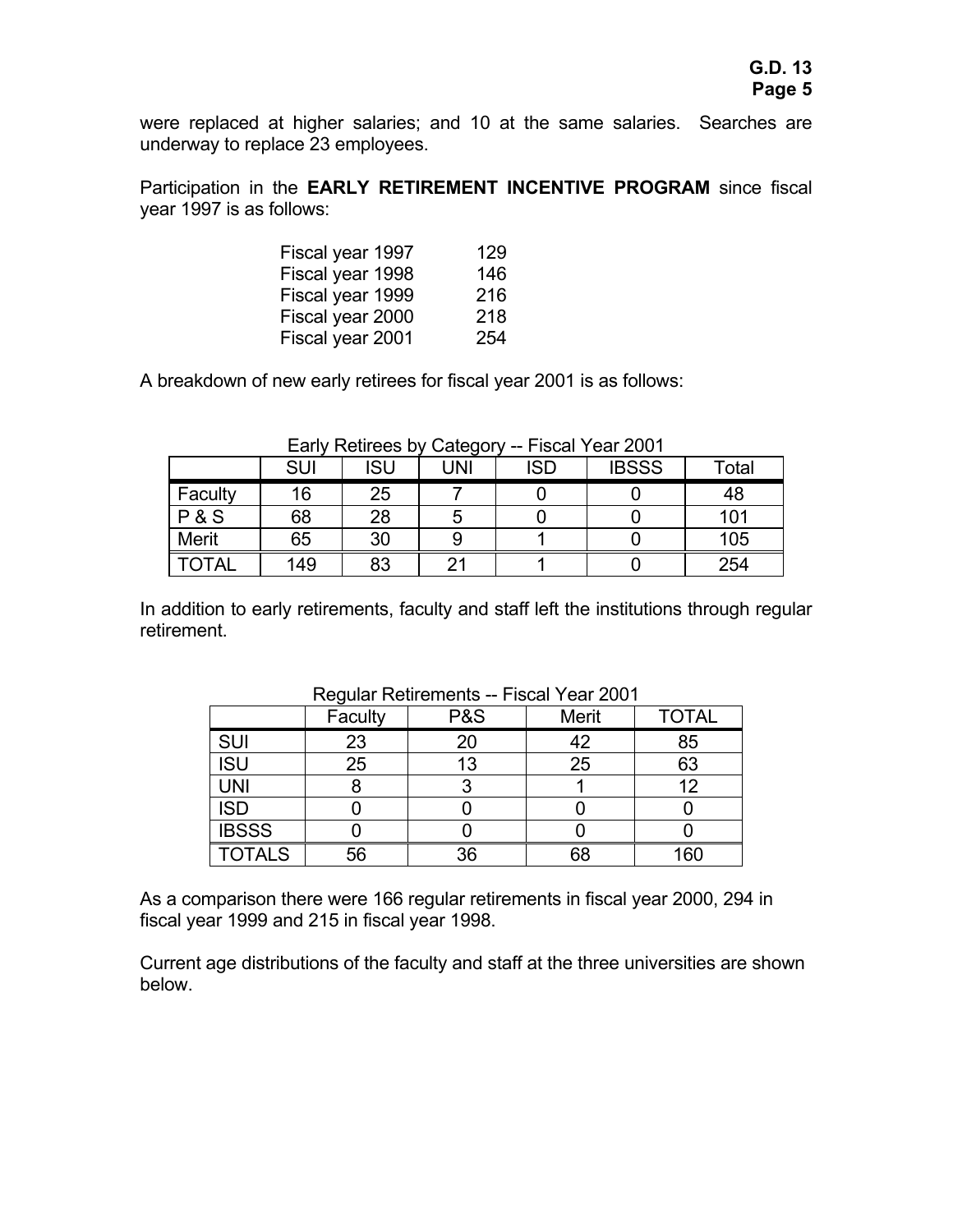| $1.09001 = 001$ |             |             |             |  |  |  |
|-----------------|-------------|-------------|-------------|--|--|--|
|                 | Percent age | Percent age | Percent age |  |  |  |
|                 | 50 and over | 55 and over | 65 and over |  |  |  |
| Faculty         | 44.9%       | 27.5%       | 4.8%        |  |  |  |
| P&S             | 27.0%       | 10.8%       | 0.6%        |  |  |  |
| <b>Merit</b>    | 33.1%       | 16.4%       | 1.3%        |  |  |  |

# Age Distributions -- August 2001

Current faculty age distributions show that the three universities have 1.3% of faculty age 70 and above.

The federal Age Discrimination in Employment Act (ADEA) eliminated mandatory retirement at age 70 for tenured faculty effective December 31, 1993.

Acceptance of the reports and approval of the present value rate is recommended.

Bunsor Marcia R. Brunson

Approved:

Robert J. Barak

h:(hr/docket2001)SeptGD13.doc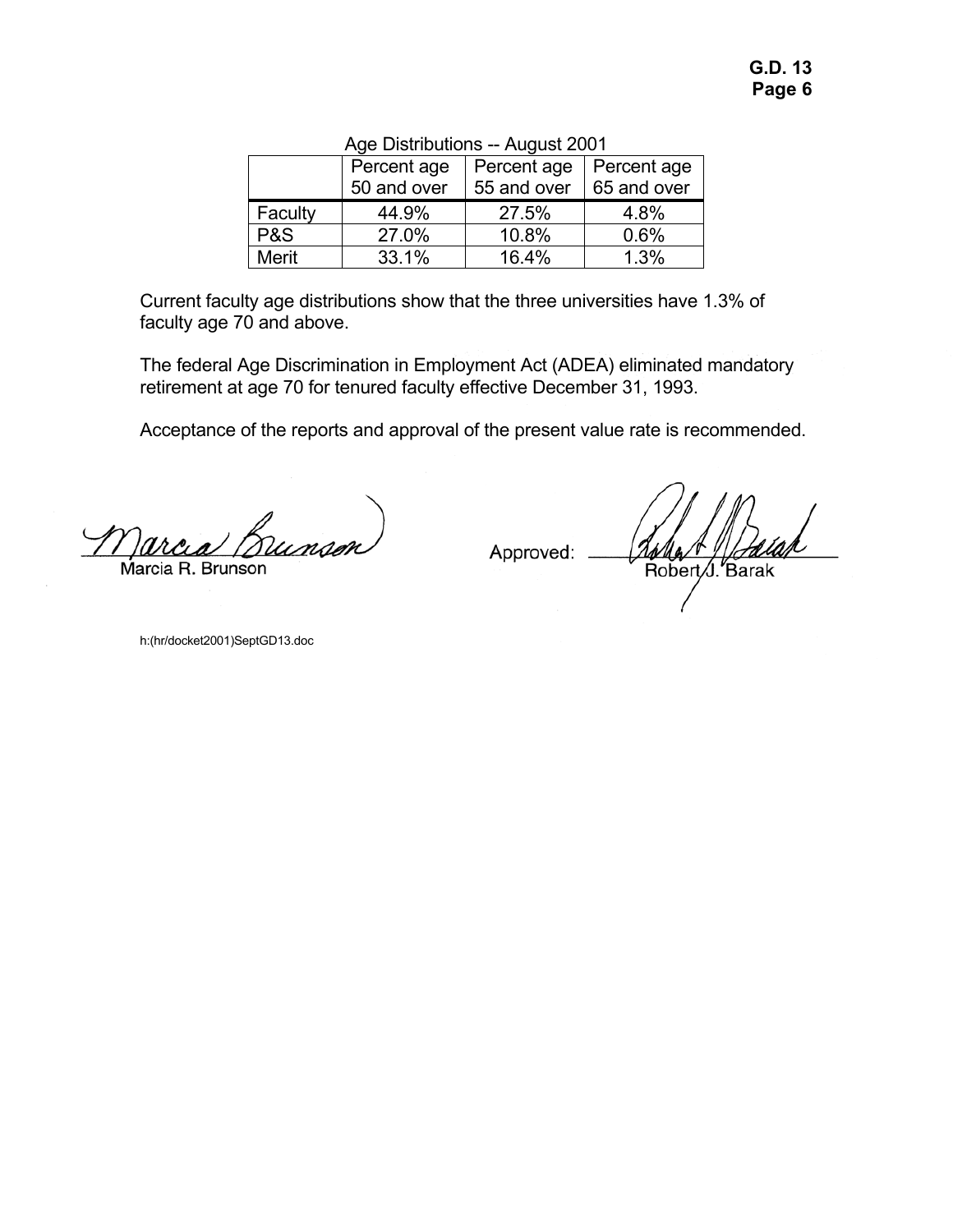### **Phased Retirement Policy**

 Eligibility: Faculty of Regent universities and the special schools and professional and scientific staff of the Regent institutions and Board Office who have attained the age of 57 with at least 15 years of service with the Board of Regents are eligible for participation in the phased retirement program. Merit system employees who have attained age 60 and have at least 20 years of service with the Board of Regents are eligible for participation.

 Approval: At various levels within the institution, no right to enter a phased retirement agreement without approval by all officials as designated by the institutions is conferred by this policy. The Board of Regents will ratify entries into the phased retirement program as a part of the monthly Register of Personnel Changes.

 Schedule of Phasing: A staff member may reduce from full-time to no more than a half-time appointment either directly or via a stepped schedule. At no time during the phasing period may an employee hold greater than a 65 percent appointment. The maximum phasing period will be five years with full retirement required at the end of the specified phasing period. Once phased retirement is initiated, employees may not return to full-time appointment.

 Compensation: During the first four years of the phasing period, the salary received will reflect the reduced responsibilities plus an additional 10 percent of the budgeted salary, had the person worked full time. In the fifth year following the initiation of phased retirement, the staff member's appointment will be no greater than fifty percent, and the salary will be proportional to the budgeted salary had the person worked full-time.

 Benefits: During the first four years of the phasing period, institution and staff member contributions will continue for life insurance, health insurance, and disability insurance at the same levels which would have prevailed had the staff member continued at a full-time appointment. Retirement contributions to TIAA/CREF will be based on the salary which would have obtained had the individual continued a full-time appointment. As mandated by law, FICA contributions will be based on the staff member's actual salary during the partial or pre-retirement period. The same is true for retirement contributions for those participating in the Iowa Public Employees Retirement System or Federal Civil Service System. Accrual of vacation and sick leave will be based on percentage of appointment.

Duration of Program: Subject to annual review, the program will expire on June 30, 2002, unless renewed by the Board prior to expiration.